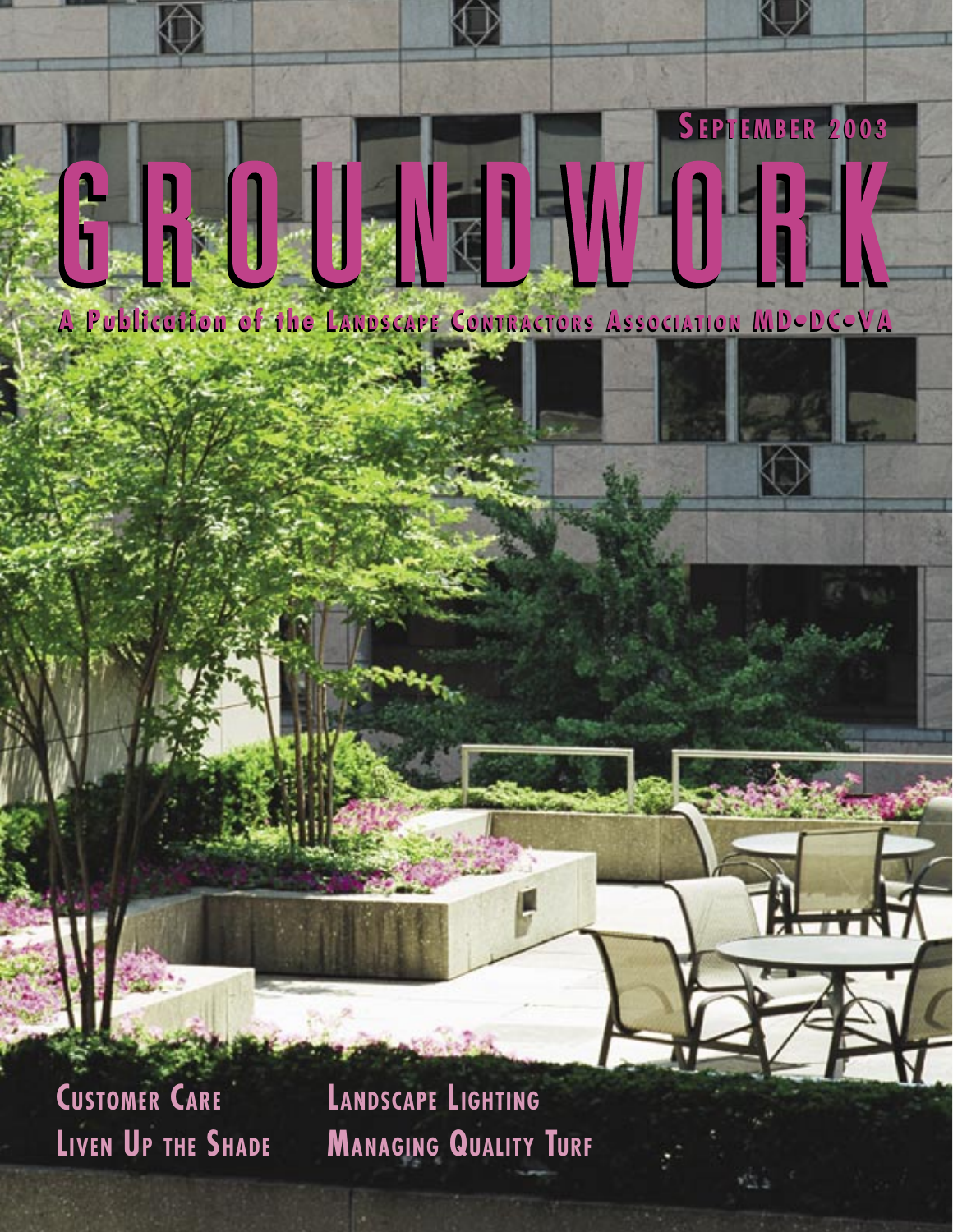## The Lighting Landscape...Is It Evolving?

![](_page_1_Picture_1.jpeg)

It has been a little more than a quarter of a century since the birth of the low voltage landscape lighting system. It was this innovation that created the spark that grew into a multi million-dollar industry. However, considering the advancements in other technical industries, it would appear that landscape lighting has been relatively stagnant.

Over the last few years, I have had the pleasure of meeting face to face some of the cumbersome and costly ancient ancestors of the modern fixture. These unsightly carcasses are often found littering the landscape, tree branches buckling under the weight of one of these dinosaurs clinging desperately to a limb. It is sights such as these, that thankfully remind me that we have reached the 21st Century and I will never ever have to up a tree with a fifty pound fixture.

The MR16 was invented back in 1975, but it didn't make its impact in the landscape lighting market until much later. It is the MR16 that has remained a constant backbone of the lighting industry, and it is the MR16 that has greatly reduced the size and style of the common fixture. With more efficient heat sinks, more powerful and versatile bulbs have been utilized. The MR16 bulb is now available with dozens of varieties of reflective coatings allowing for a multiplicity of

> Text by Giles Creemer Photos courtesy of Color Kinetics